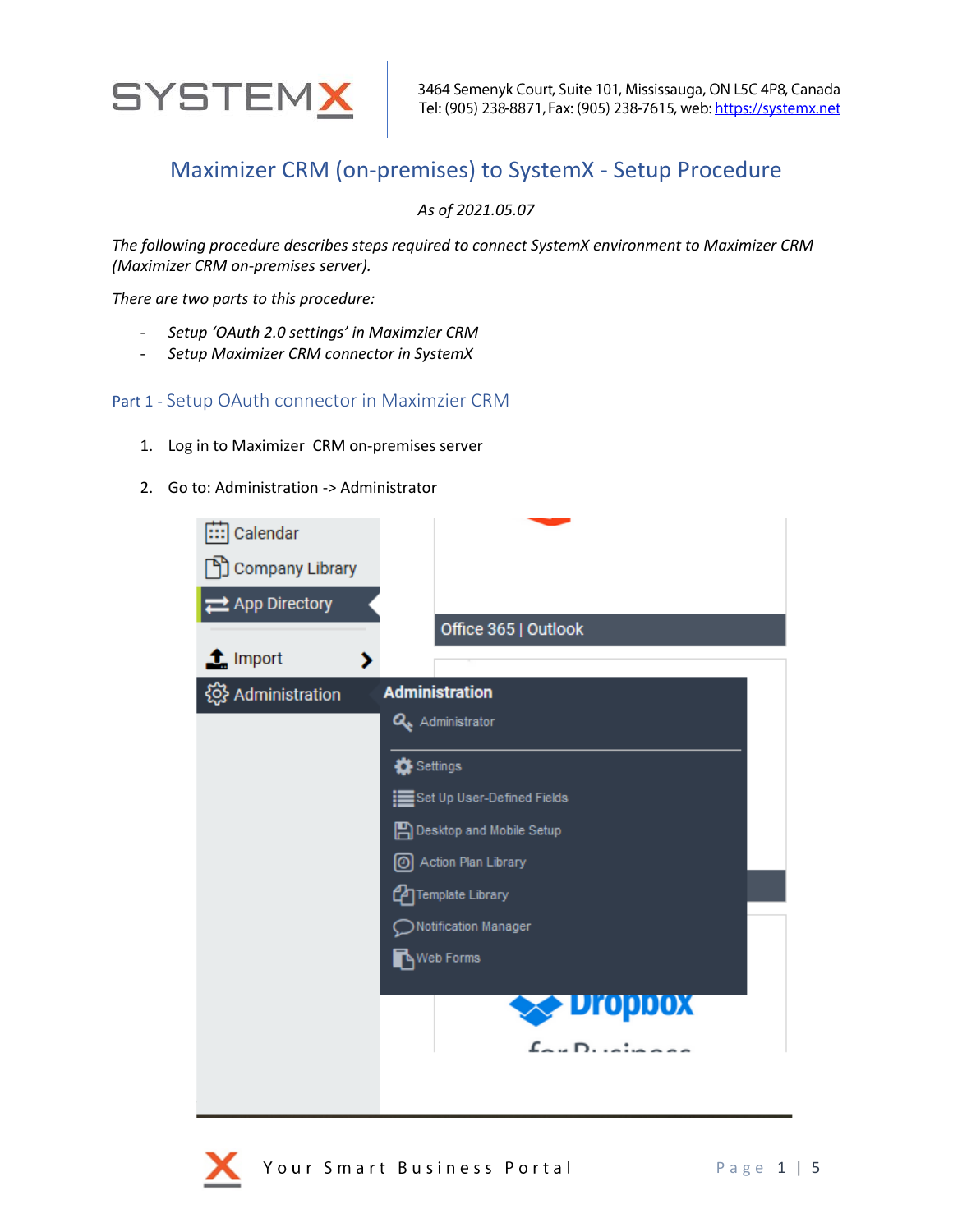

3. Go to: Home -> Preferences -> System Options -> OAuth 2.0 Settings tab

| <b>Preferences</b><br>for System Options  |                    |  |  |
|-------------------------------------------|--------------------|--|--|
|                                           |                    |  |  |
| Options                                   | OAuth 2.0 Settings |  |  |
| <b>List of Approved OAuth 2.0 Clients</b> |                    |  |  |
| as Add X Delete                           |                    |  |  |
| <b>Name</b>                               |                    |  |  |
| Maximizer CRM for Outlook                 |                    |  |  |
| Maximizer CRM mobile                      |                    |  |  |
| SystemX                                   |                    |  |  |

4. Click "Add" button and fille the form

| Options                                   | OAuth 2.0 Settings                                               |  |  |  |
|-------------------------------------------|------------------------------------------------------------------|--|--|--|
| <b>List of Approved OAuth 2.0 Clients</b> |                                                                  |  |  |  |
| <b>X</b> Cancel<br>$\Box$ Save            |                                                                  |  |  |  |
| OAuth 2.0 Client                          |                                                                  |  |  |  |
| Name:                                     |                                                                  |  |  |  |
| Client Id:                                | j6knx4qhge6qwpnfq42n                                             |  |  |  |
| Client secret:                            | zlaarqe1zeuwthi3idwdmaltsqtpksvbb46rw5tnmcysss859kqmjlhstfsffkdb |  |  |  |
| Redirect URI:                             |                                                                  |  |  |  |

- 1. Enter "SystemX" in the "Name" field
- 2. Enter "https://core.systemx.net/maximizer" in "Redirect URI"
- 3. Record "Client Id" and "Client Secret" values, they will be needed in Part 2 of this procedure.
- 4. Enter 'https://core.systemx.net/maximizer' in the Redirect URI field
- 5. Hit "Save" button

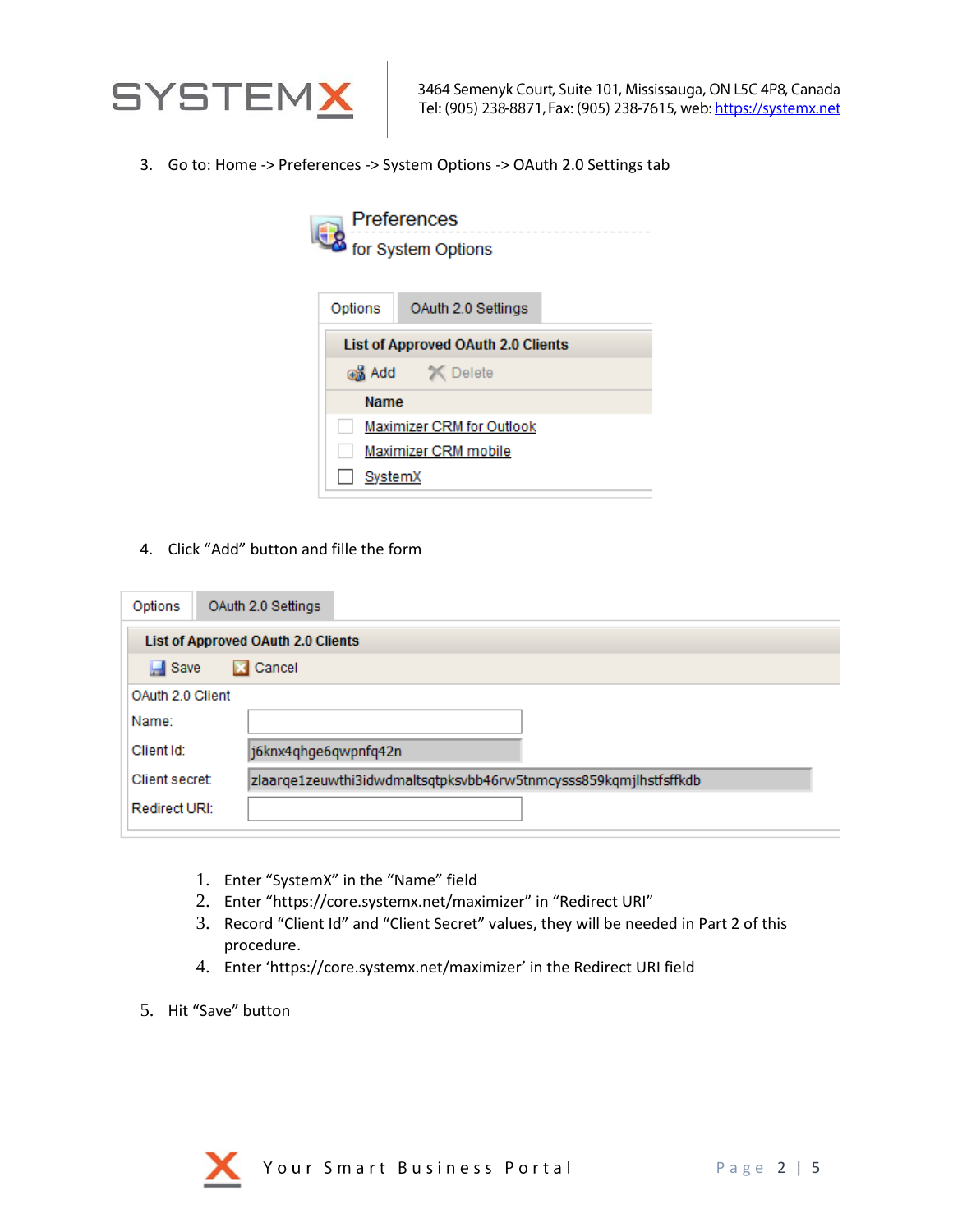

3464 Semenyk Court, Suite 101, Mississauga, ON L5C 4P8, Canada Tel: (905) 238-8871, Fax: (905) 238-7615, web: https://systemx.net

## Part 1 - Setup Maximizer CRM connector in SystemX

- 1. Log in to your SystemX environment (user must have Administrator role assigned)
- 2. Click on ADMIN menu option.
- 3. Open 'Maximizer CRM Connections' accordion section



- 4. Click "New Connection" button
- 5. Fill out 4 fields:
	- Maximizer version: On-Premise
	- URL: Enter your Maximizer CRM server URL (example: https://crm.zita.ca/)
	- Client ID: Enter value you recorded in the Part 1, Step 4.3
	- Client Secret: Enter value you recorded in the Part 1, Step 4.3
- 6. Once you click on "Create" button You will be redirected to the Maximizer OAuth 2.0 login page



| <b>SystemX</b> is requesting authorization to |  |  |
|-----------------------------------------------|--|--|
| access your Maximizer Address Book. Please    |  |  |
| log in below.                                 |  |  |

| Log in to:        |        |
|-------------------|--------|
| <b>ClientDocs</b> |        |
|                   |        |
| User ID:          |        |
| <b>MASTER</b>     |        |
|                   |        |
| Password:         |        |
|                   |        |
|                   |        |
|                   | Loa In |



Your Smart Business Portal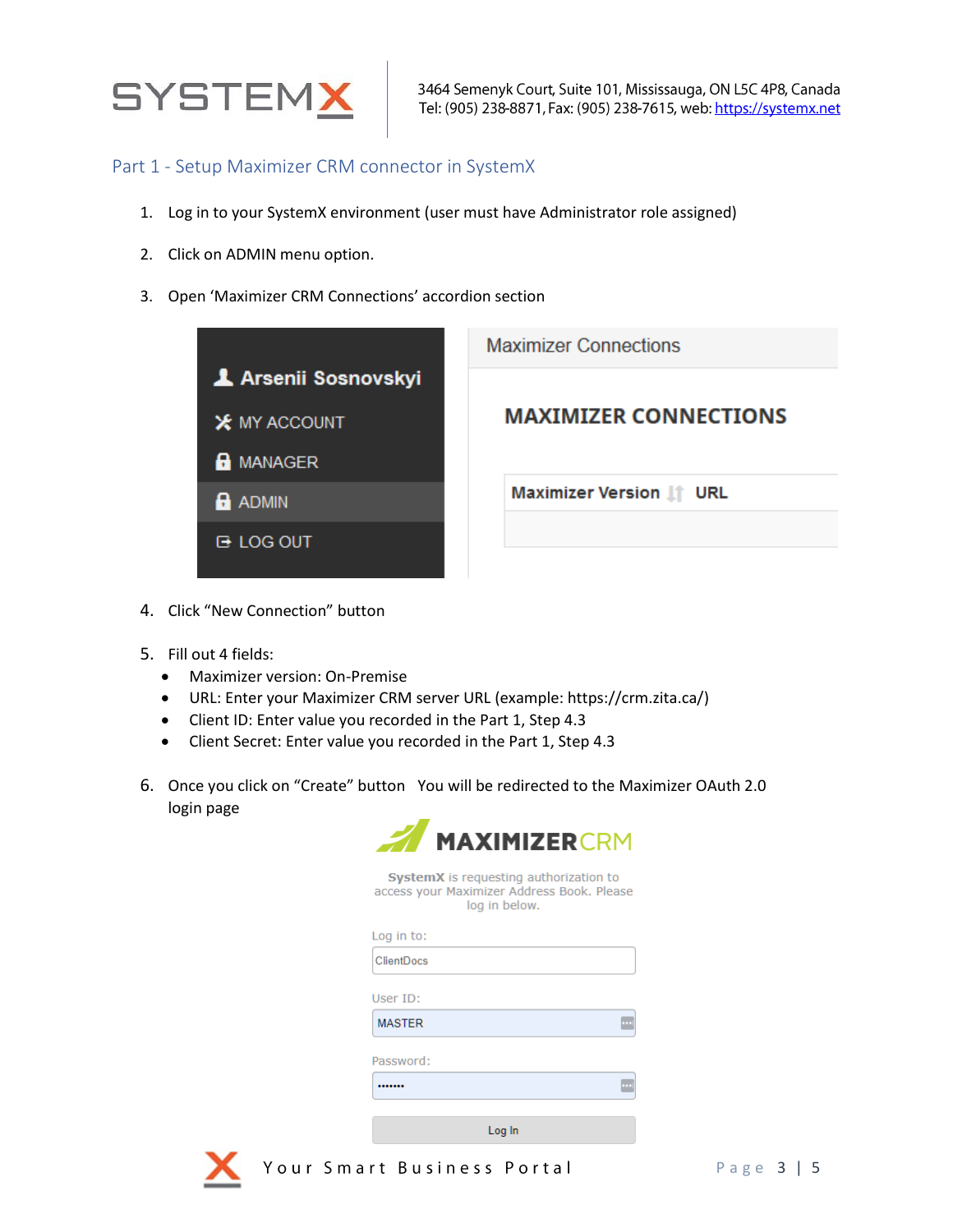

- 7. Select your Maximzier Database name and Log in with Maximizer credentials
- 8. Once logged in, you will be redirected 'SystemX Maximizer Connector' page

| Maximizer Connector                                                                             |  |  |
|-------------------------------------------------------------------------------------------------|--|--|
| Fnvironment<br>7ita                                                                             |  |  |
| Connection Status<br>Connected                                                                  |  |  |
| Message<br>Connection established. Please refresh your<br>SystemX 'Maximizer Connections' page. |  |  |
| <b>BACK TO SYSTEMX</b>                                                                          |  |  |

- 9. This means that SystemX / Maximizer CRM connection has been established
- 10. Once you click on 'Back to SystemX' button, you will get redirected back to your SystemX environment.
- 11. You will be able to see newly created connection in the "Maximizer CRM Connections" list
- 12. Click "Test" button.
- 2. Click "Test" button to confirm connection to Maximzier CRM. If test is successful, you will see a

green bar



4. Click 'Delete' if connection is no longer needed.

*Should you have questions or concerns, please email us a[t support@systemx.net.](mailto:support@systemx.net)*



Your Smart Business Portal